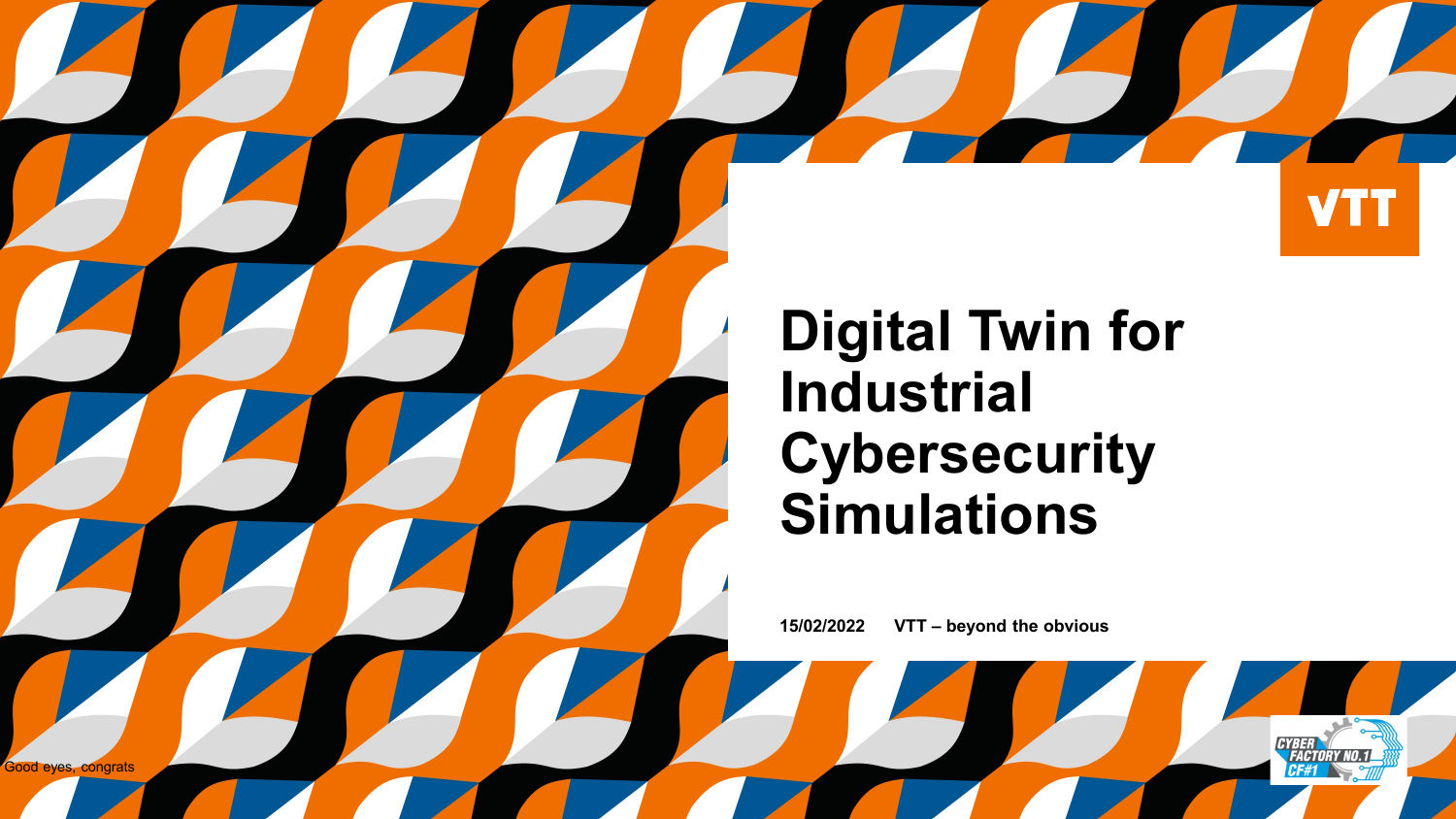# **Digital twins for cybersecurity?**

#### ■ What?

- Simulation of system(s) for cyber security testing.
- May have multiple levels of detail (e.g. Network, Protocol, Host service/program, Host – settings) depending on purpose
	- From "full copy" to copy of address space and networked services
- $\blacksquare$  How?
	- Copying virtual images, containers, virtual networks, architechtures, etc.
		- Airbus Heracles Cybersecurity Simulation Platform used in Cyber Factory#1 project
	- The original cyber object is copied to the selected platform in **suitable level of detail**.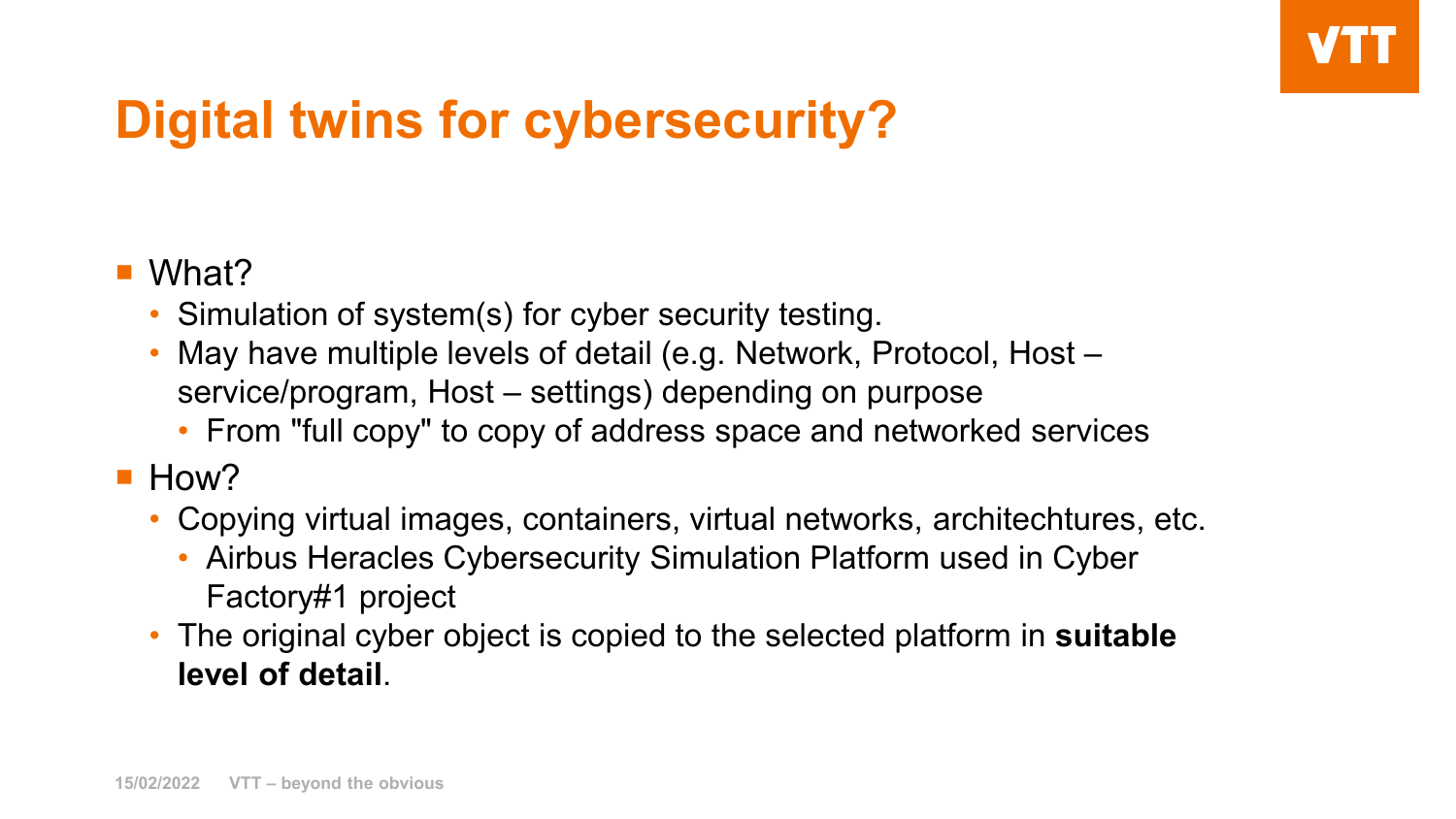

### **Building the cyber digital twin in CF#1**

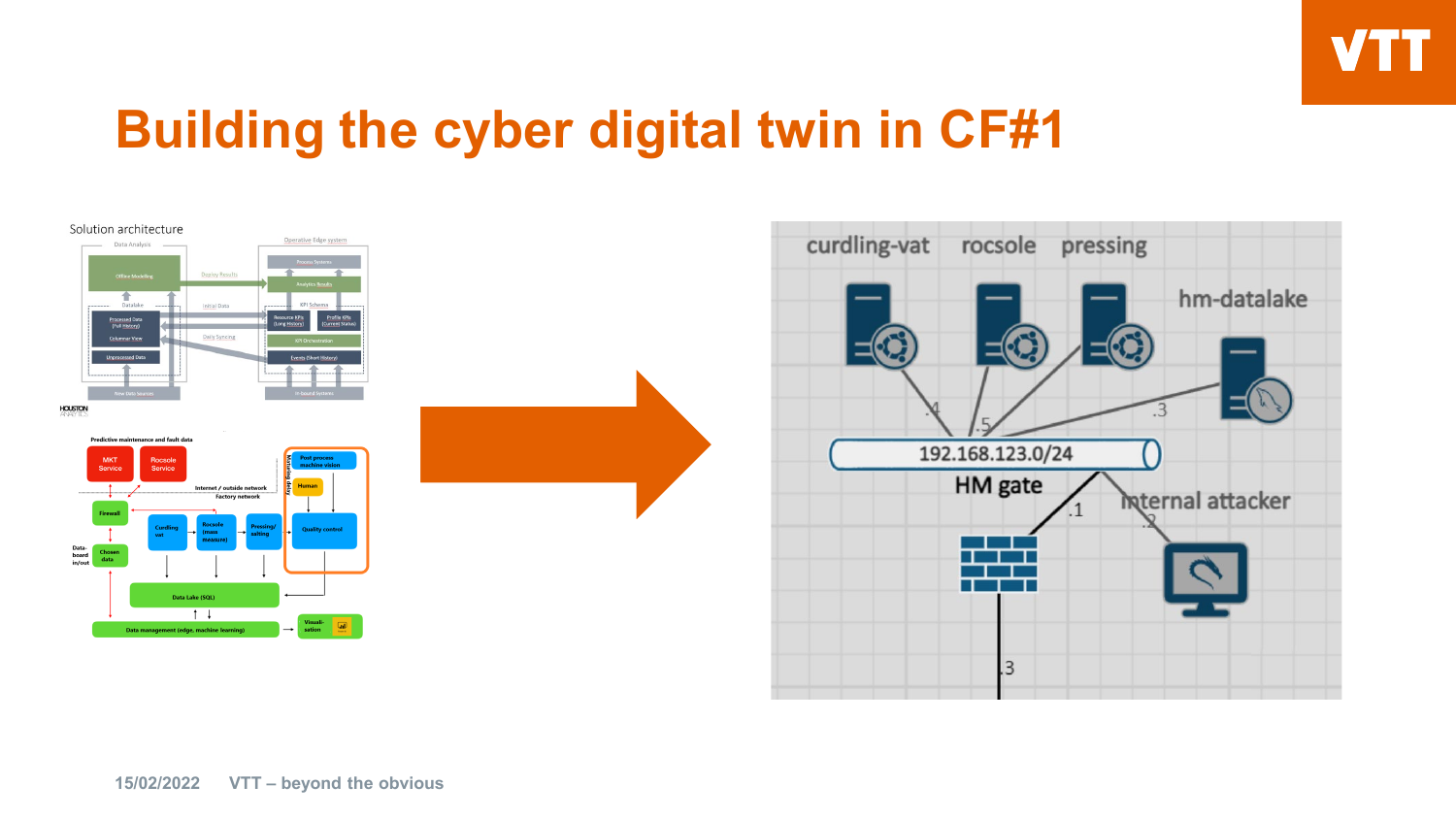## **Usecase: Cyber incident affecting health and safety**

#### **Traceability incident affecting health and safety**

- This misuse-case comprises industrial sabotage done by either an employee or a malicious third party with the intention of disrupting the production line and causing production delays. In case the product ends up in the market shelf, this incident when discovered - results into the need of pulling an entire product batch off the market, which is costly, but causes also critical harm to the company brand.
- In the scenario, a cyber incident disables or modifies the sterilization phase of the cheese robot process. The resulting cheese would be potentially dangerous for humans.
- If the change was detected in normal quality control phase, the whole batch, and perhaps multiple batches would be lost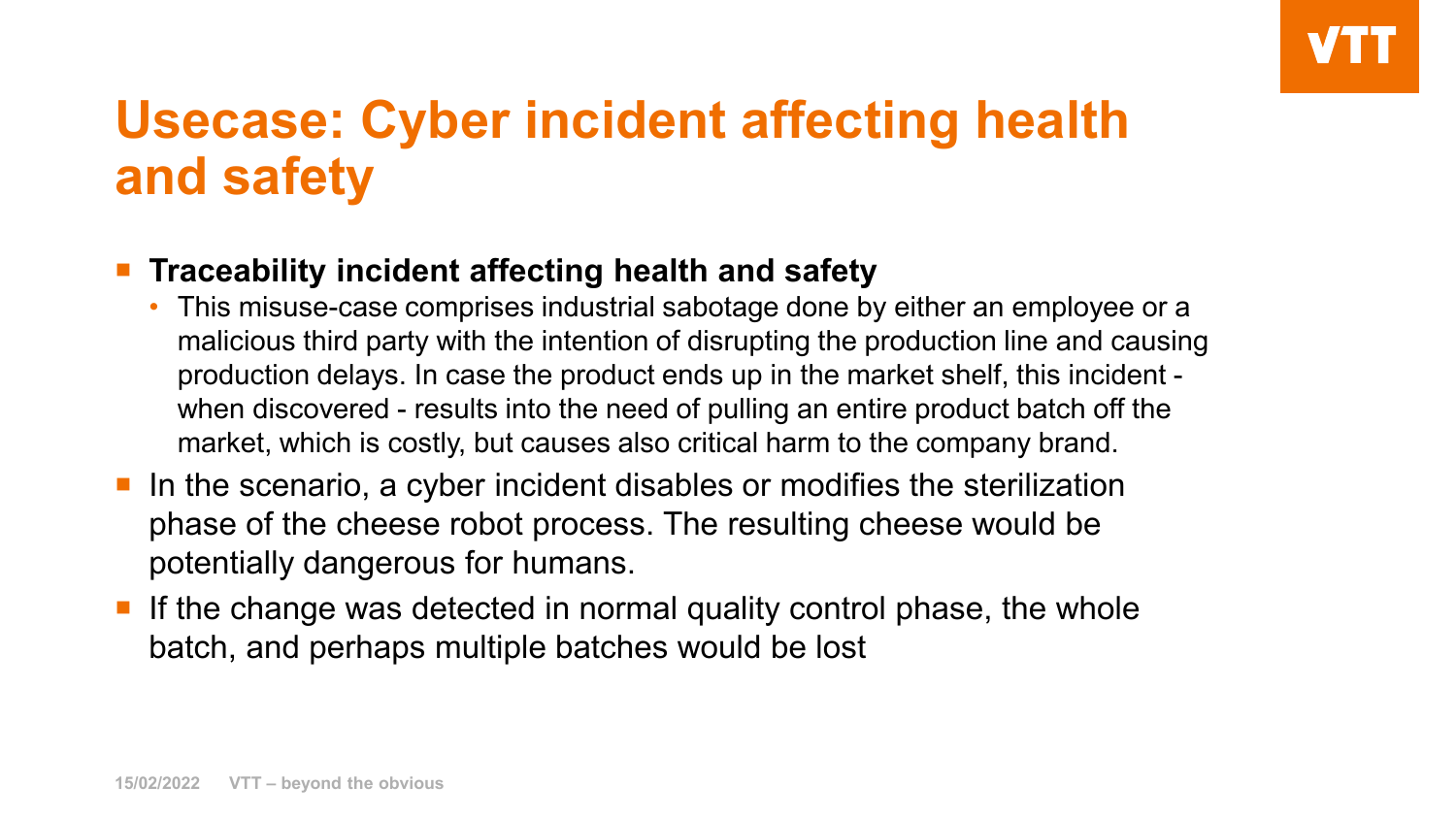### **Collaboration**

- **Infrastructure on Airbus Cyber Simulation Platform**
- Digital Twin based on cheese maker system architechture (High Metal)
- Traffic Monitoring (VTT, Rugged Tooling)
- **Machine learning decision making (VTT) from Siem input**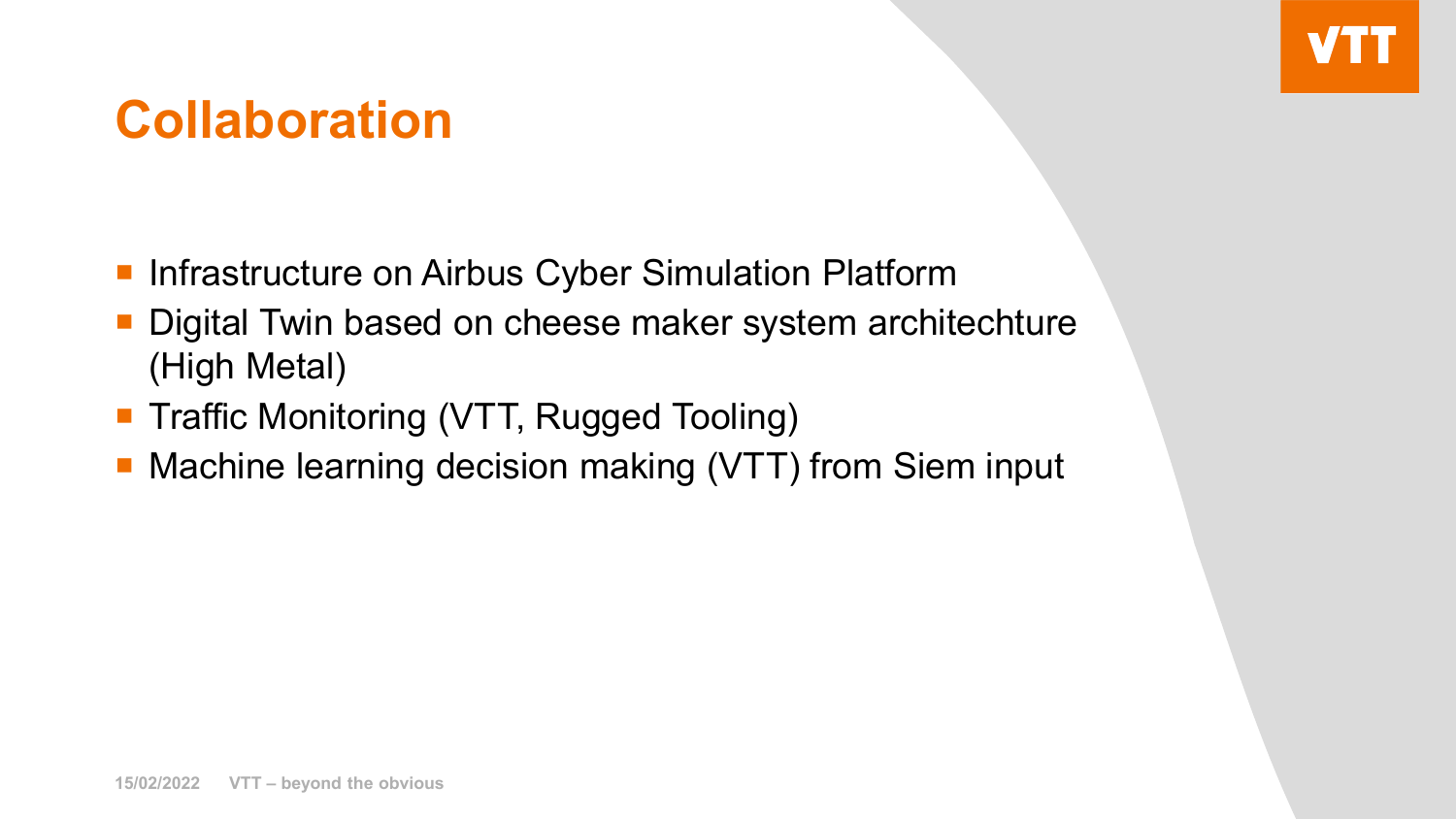# **VTT**

## **Platform**

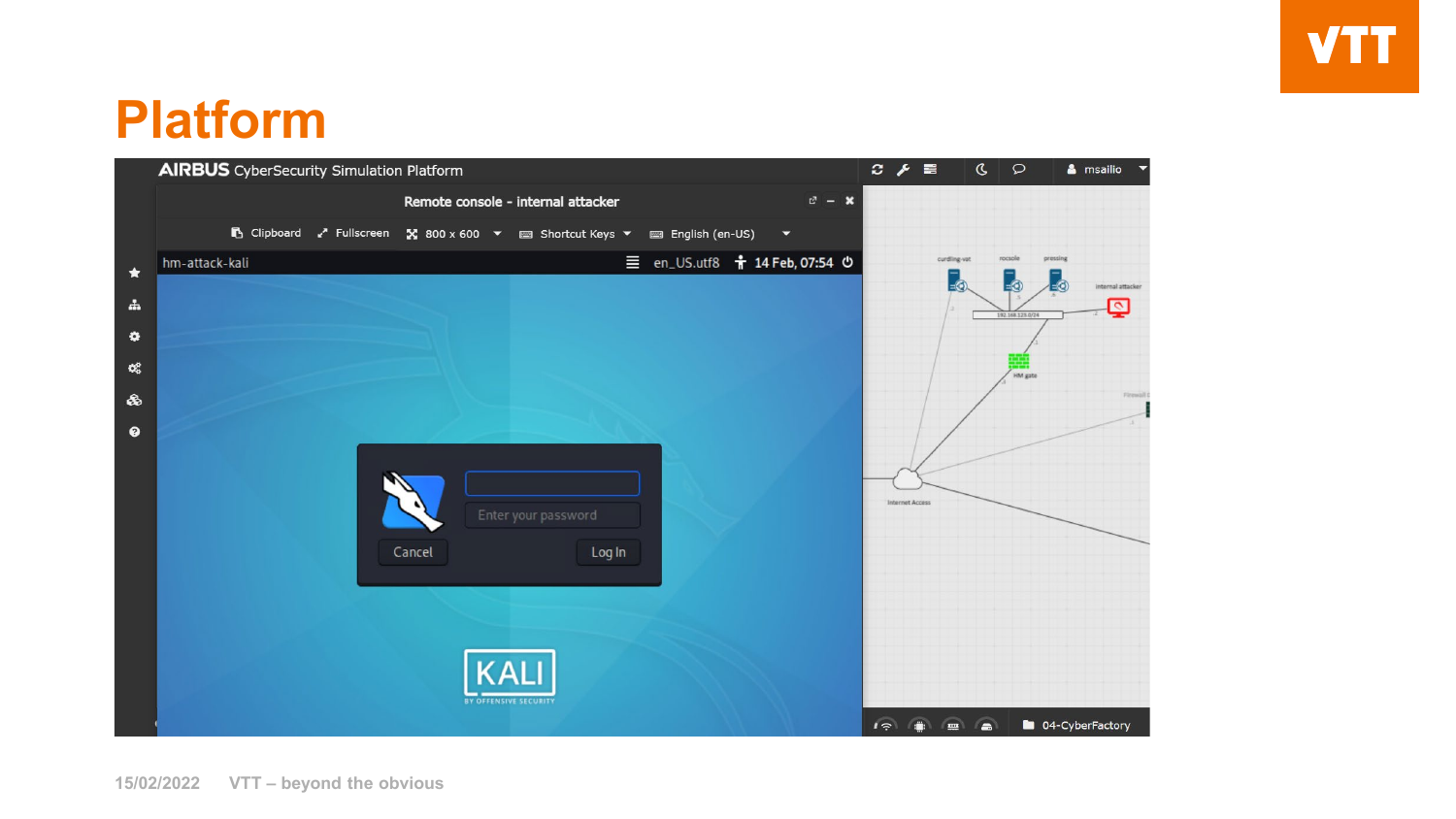## **Attack simulation**

- Attacker has gained access to network, in simulation we use "Internal attacker" in network graph
- Attacker sees network broadcast traffic used by S7 protocol, and starts going through the systems to detect vulnerable systems
- In our scenario, the administrator of the system has not changed the default username/password combination, and the attacker uses this to gain access to the system
	- Metasploit module: auxillary/scanner/ssh/ssh\_login
- Rocsole system gives remote access to the attacker, and after a short while, the attacker changes the sterilization temperature settings to about 35°C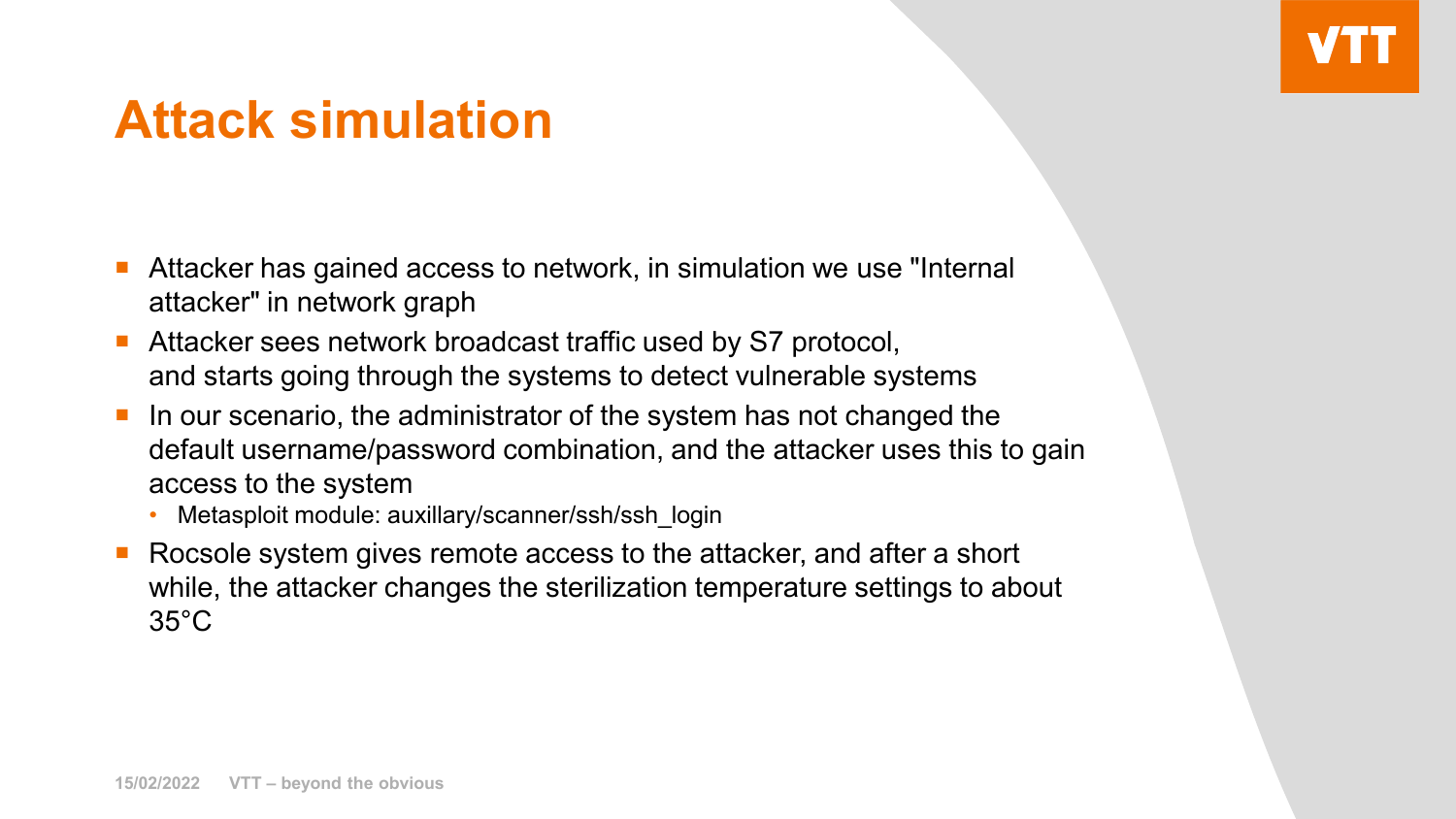## **Simulation – Detection - Recovery**

- Detection focuses on abnormal network activity, as remote access enabled on the roscoe control system.
	- Abnormal general network activity, using Zeek (VTT)
	- Abnormal connections (Rugged Tooling)
- SIEM system combines events from different tools
	- Logs from failed Rocsole log-in attempts
- Cybersecurity incident is now detected, and will be resolved (out of scope)
	- Attack simulation helps identify important logs and data sources for incident management
	- Identify weaknesses and priorities for improvement of original system
	- Likely future research using AI/ML techniques
- After the attack, the system is reverted back
	- Roscole image reverted to certified clean state from backup
	- Attacker image reverted to original state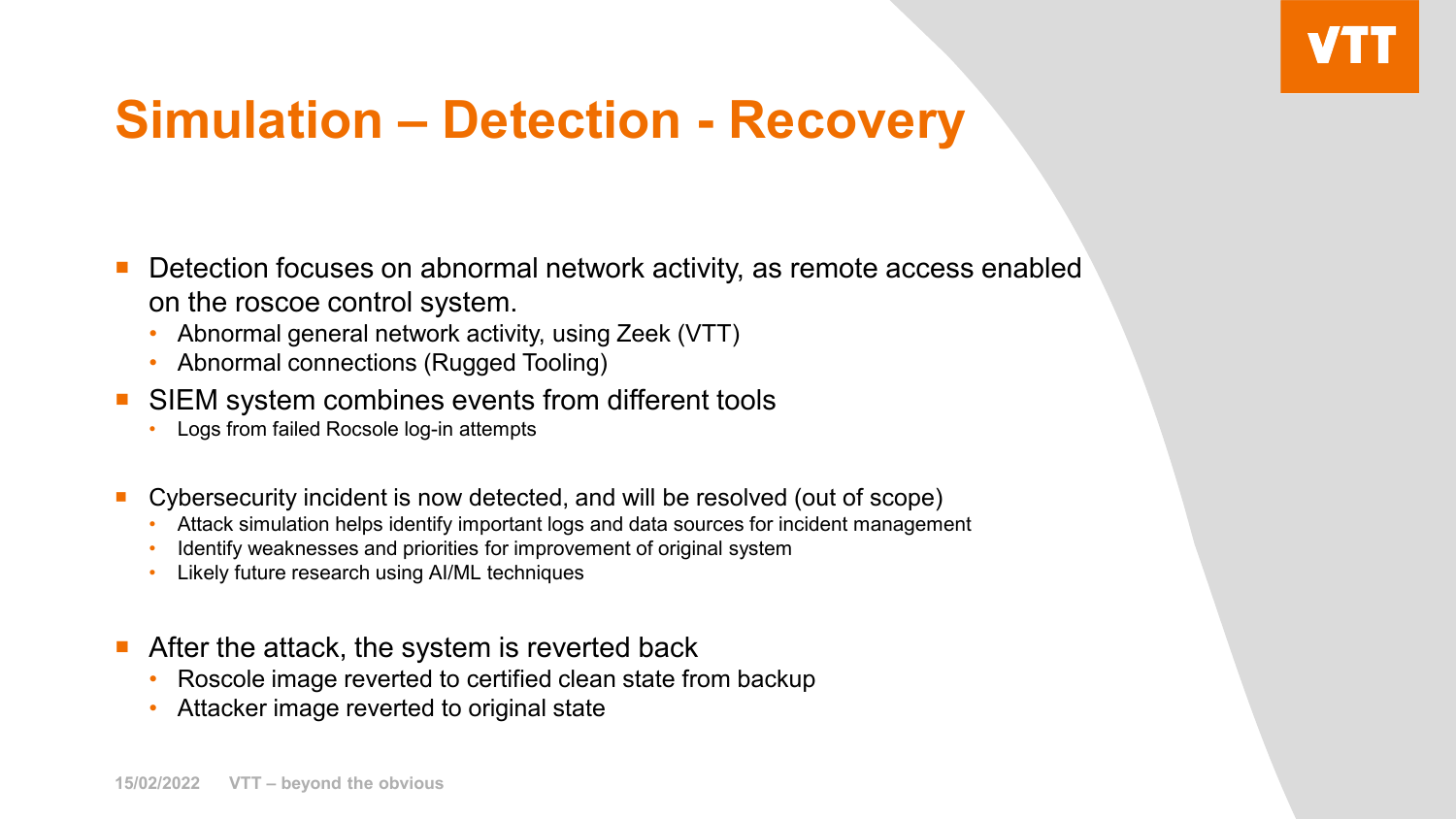## **Conclusions**

- What did we do?
	- Generated Cyber Digital Twin based on High Metal novel cheese platform
	- Simulated a hacking attack against the cyber digital twin, to detect attacks able to compromise the quality and safety of the process result (the cheese)
	- Combined tools from different project partners to enable increased accuracy and reliability
	- Identified requirements for optimal resource cyber digital twins for future applications